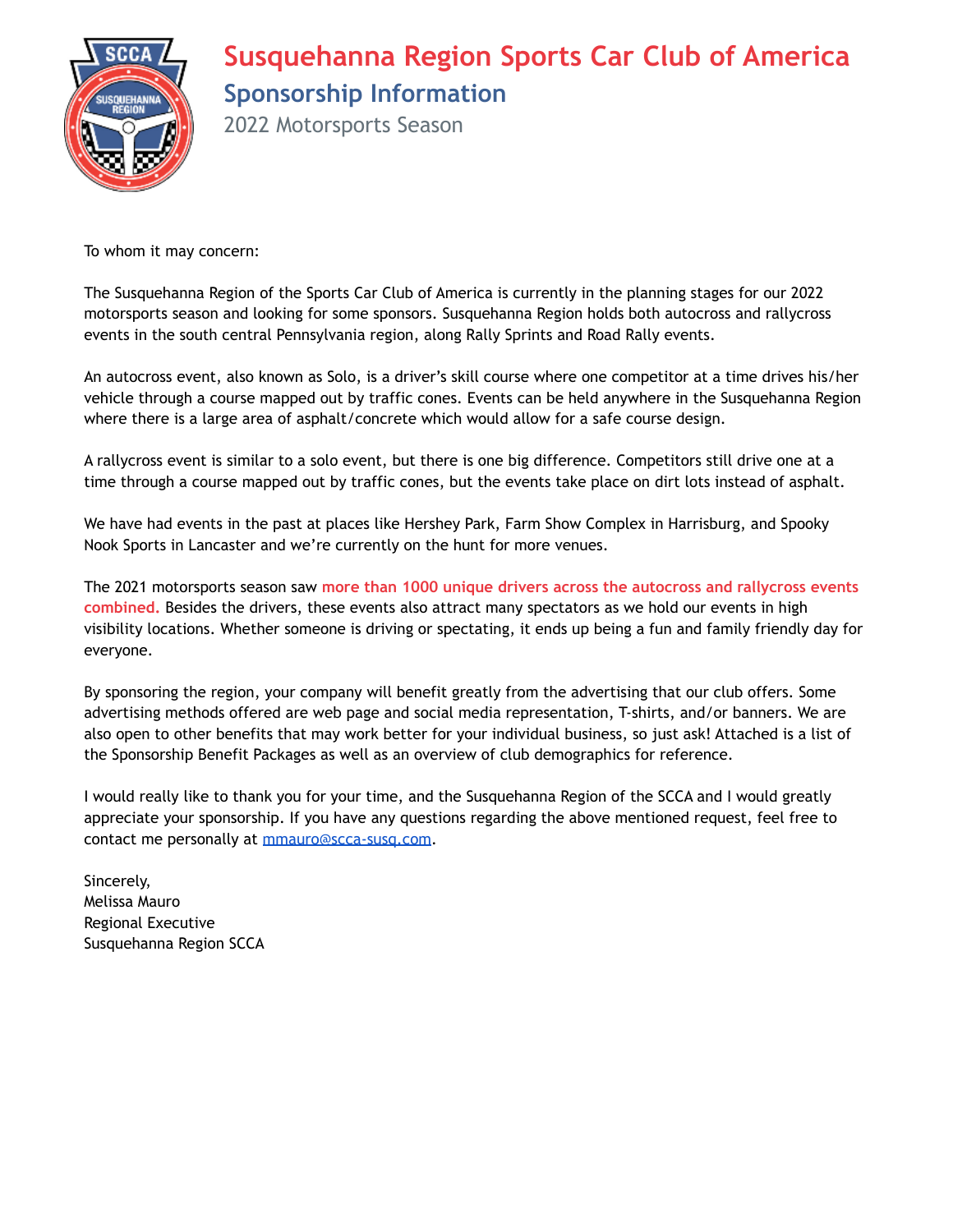## **Overview**

### **National SCCA**

The Sports Car Club of America was formed February 6, 1944, by seven men who had a passion for sports cars and enjoying them. The purpose of the club was, and continues to be:

- The encouragement of motorsport
- Ownership and operation of sports cars
- To provide and regulate events and exhibitions for sports cars and their owners
- To encourage careful and skillful driving on public highways

Per SCCA bylaws, the purpose of the club is to promote interest in sports cars and other fine automobiles and to encourage their safe and skillful operation by:

- A. Developing, arranging and regulating closed circuit road racing, rallying, and other forms of automotive competition
- B. Dissemination of information through news releases and Club publications and through related social recreation activities for the instruction and enjoyment of its members.

SCCA is a not-for-profit organization which holds more than 2,000 amateur and professional motorsports events each year. A total of 116 regions make up the SCCA, which is headquartered in Topeka, Kansas.

### **Demographics**

#### Club Demographics — National vs. Region

| <b>Membership Overview</b> | National  | Susquehanna |
|----------------------------|-----------|-------------|
| <b>Total Membership</b>    | $43.500+$ | $400+$      |
| <b>Average Age</b>         | 47        | 45          |
| Male                       | 81%       | 85%         |
| Female                     | 19%       | 15%         |

| Age Breakdown | <b>National</b> | Susquehanna |
|---------------|-----------------|-------------|
| Under 18      | 7.2%            | 2.3%        |
| $18 - 24$     | 10.3%           | 12.2%       |
| $25 - 29$     | 8.5%            | 9.4%        |
| $30 - 34$     | 7.1%            | 8.8%        |
| 35-39         | 6.4%            | 7.8%        |
| 40-49         | 15.7%           | 16.9%       |
| 50-59         | 20.7%           | 15.3%       |
| $60+$         | 24.2%           | 27.3%       |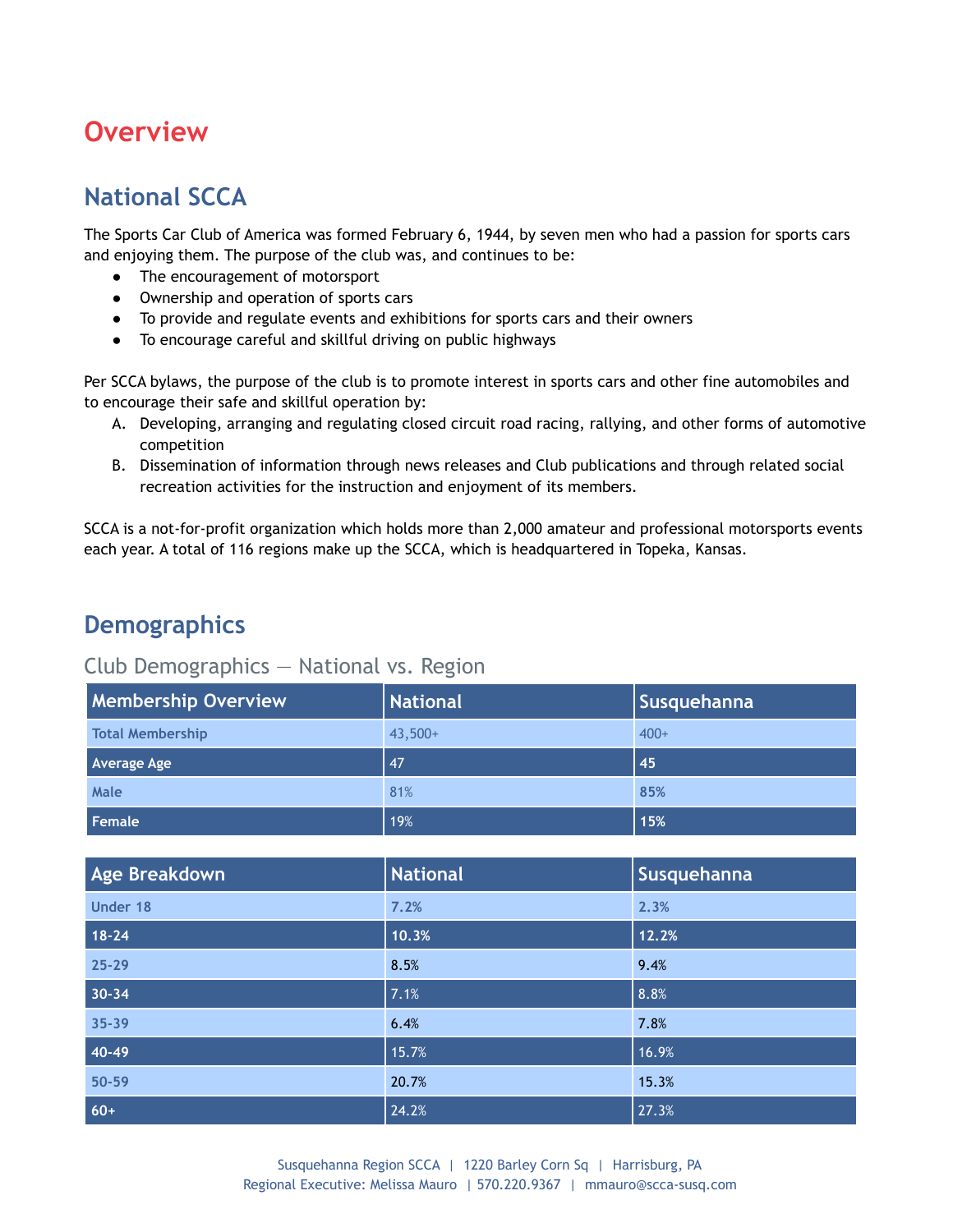### **Susquehanna Region**

We are a group of sports car enthusiasts; autocrossers, rallycrossers, hill climbers, road racers, vintage racers, and auto-racing professionals — but only on the weekends. Over the course of a season we see approximately 1000+ different competitors at an average of 18 total events, with contestants coming from as far as Massachusetts, New Hampshire, Delaware, New York, New Jersey, Ohio, Maryland, Virginia and West Virginia.

Over the last several years, we have greatly increased our web presence via our updated website at [www.scca-susq.com](http://www.scca-susq.com). We also have a well-established mailing list of 850+ and two well-maintained Facebook Groups for members. Sponsors have the opportunity to provide contact information and business logos for placement on our website, in our newsletters and other email communications, and access to our Facebook group to announce promotions that would be relevant to our membership.

#### Media Demographics — Susquehanna Region

| Facebook group members - club/solo         | $\vert$ 1,800+ (and growing) |
|--------------------------------------------|------------------------------|
| <b>Facebook group members - rallycross</b> | $1,100+$ (and growing)       |
|                                            |                              |
| <b>Email mailing list</b>                  | $\vert$ 825+ (and growing)   |

#### Event Demographics — Susquehanna Region

| Average Autocross Event Attendance    | ~150 |
|---------------------------------------|------|
| <b>Average Autocross Participants</b> | ~100 |
| Average Rallycross Event Attendance   | ~100 |
|                                       |      |

#### Season Schedule

The 2022 season is in the planning stages. We'll be adding events to our [website](http://www.scca-susq.com/about-susquehanna-scca/event-calendar/) as they are confirmed.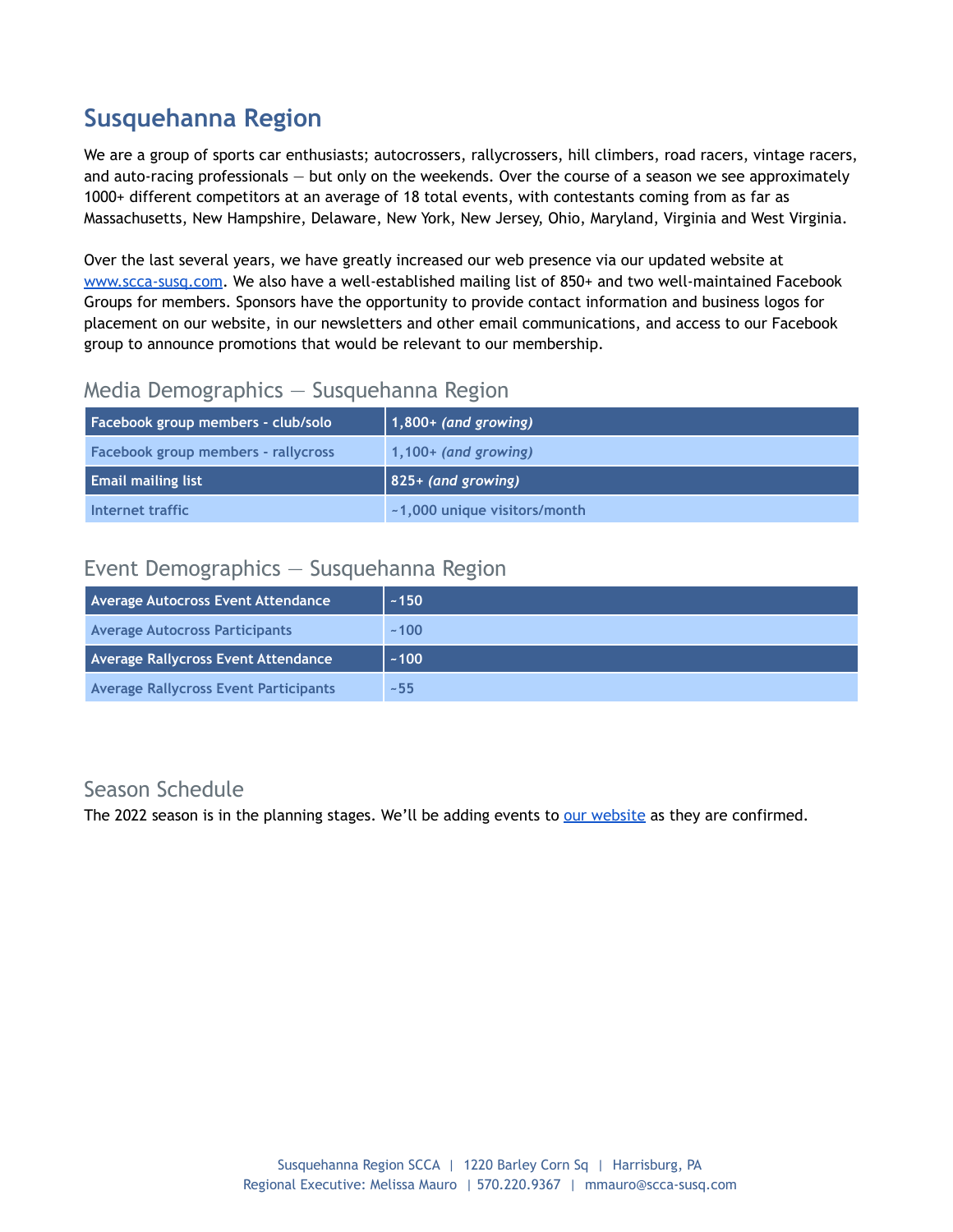# **SPONSORSHIP PACKAGES**

**Susquehanna SCCA | 2022 Season**

# **GREEN FLAG: \$50**

● Your company's name and logo on [www.scca-susq.com](http://www.scca-susq.com/) sponsorship page

# **CHECKERED FLAG: \$200**

- Your company's name and logo on [www.scca-susq.com](http://www.scca-susq.com/) sponsorship page
- Your company's name and logo in monthly editions of the Squeal Newsletter (delivery of 500+ people/month)
- Advertisements at drivers meetings and trophy presentations
- Ad in end-of-year banquet program

## **FAST LANE: \$500**

- Your company's name and logo on t-shirts (100 minimum)\*
- Your company's name and logo on [www.scca-susq.com](http://www.scca-susq.com/) sponsorship page
- Your company's name and logo in monthly editions of the Squeal Newsletter (delivery of 500+ people/month)
- Advertisements at drivers meetings and trophy presentations
- Three coupons for \$10 off registration at a Susquehanna Region autocross or rallycross events
- Ad in end-of-year banquet program
- **Optional:** Company-provided banner can be displayed at every event with your name and logo
	- Maximum size 2'x4'; sponsor responsible for setup

## **WINNER'S CIRCLE SPONSOR: \$750**

- Your company's name and logo on t-shirts (100 minimum)\*
- Your company's name and logo on www.scca-susg.com sponsorship page
- Your company's name and logo in monthly editions of the Squeal Newsletter (delivery of 500+ people/month)
- Advertisements at drivers meetings and trophy presentations
- One coupon for free registration at a Susquehanna Region autocross or rallycross event
- Ad in end-of-year banquet program
- **Optional:** Company-provided banner can be displayed at every event with your name and logo
	- Maximum size 3'x6'; sponsor responsible for setup